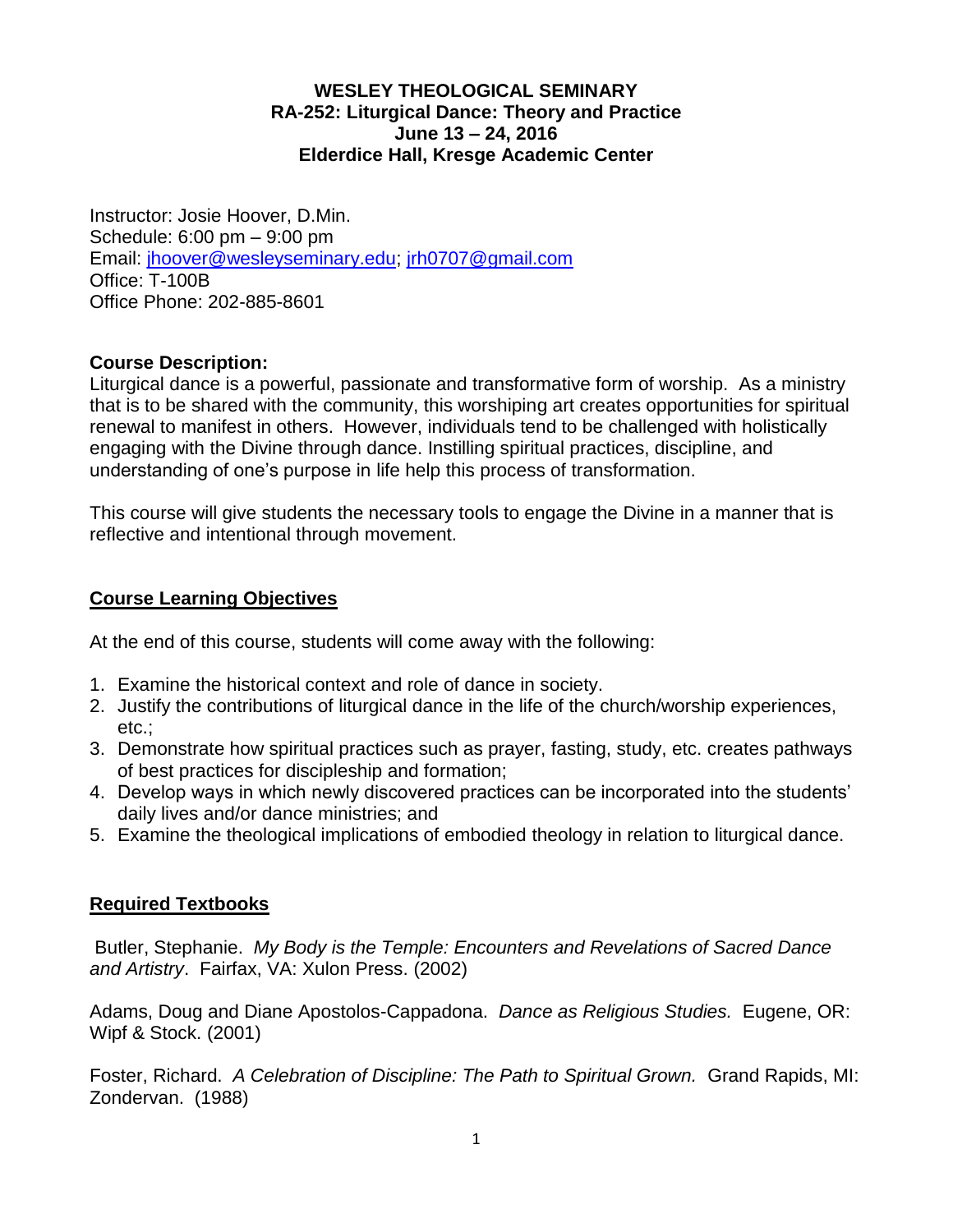## **Required Readings from Blackboard**

Beckman, Betsy. "The Dance of Embodiment." In *Awakening the Creative Spirit: Bringing the Arts to Spiritual Direction.* New York: Morehouse Publishing. (2010)

Brown, David. *God & Grace of Body: Sacrament in Ordinary.* Oxford, UK: Oxford University Press. (2007)

Noland, Rory. "Servanthood Versus Stardom." In *The Heart of the Artist: A Character-Building Guide for You & Your Ministry Team.* Grand Rapids, MI: Zondervan Books. (1999)

Savage, Sara. "Through Dance: Fully Human, Fully Alive. In *Beholding the Glory: Incarnation through the Arts.* Grand Rapids, MI: Baker Books. (2001)

### **Recommended Texts**

Butler, Stephanie. *Breathe, Balance and Stretch: Movement Meditations and Daily Devotions for Living.* Fairfax: Xulon Press. (2006)

Kovacs, Aimee Verduzco. *Dancing into the Anointing: Touching the Heart of God through Dance.* Shippensburg, PA: Destiny Image Publishers. (1996)

Noland, Rory. *Worship on Earth as It Is in Heaven: Exploring Worship as a Spiritual Discipline.* Grand Rapids: Zondervan Rory Noland. (2011)

Rolle-Alesnik, Paulette. *Dare to Dance with Him.* Lake Mary, FL: Creation House Publishing. (2004)

Stevenson, Ann. *Dance! God's Holy Purpose*. Shippensburg, PA: Destiny Image Publishers. (1998)

Hill, Marlita S. *Dancers! Assume the Position: The Role & Impact of the Kingdom Dancer in the Field.* Self-published. (2014)

Yarber, Angela. *Dance in Scripture: How Biblical Dancers Can Revolutionize Worship Today.* Eugene, OR: Cascade Books. (2013)

### **Other Required Material**

Students will need to bring a journal to class daily and should also bring a bible (any version).

For the final project, students will also need access to a camera to submit a video (a smart phone is sufficient).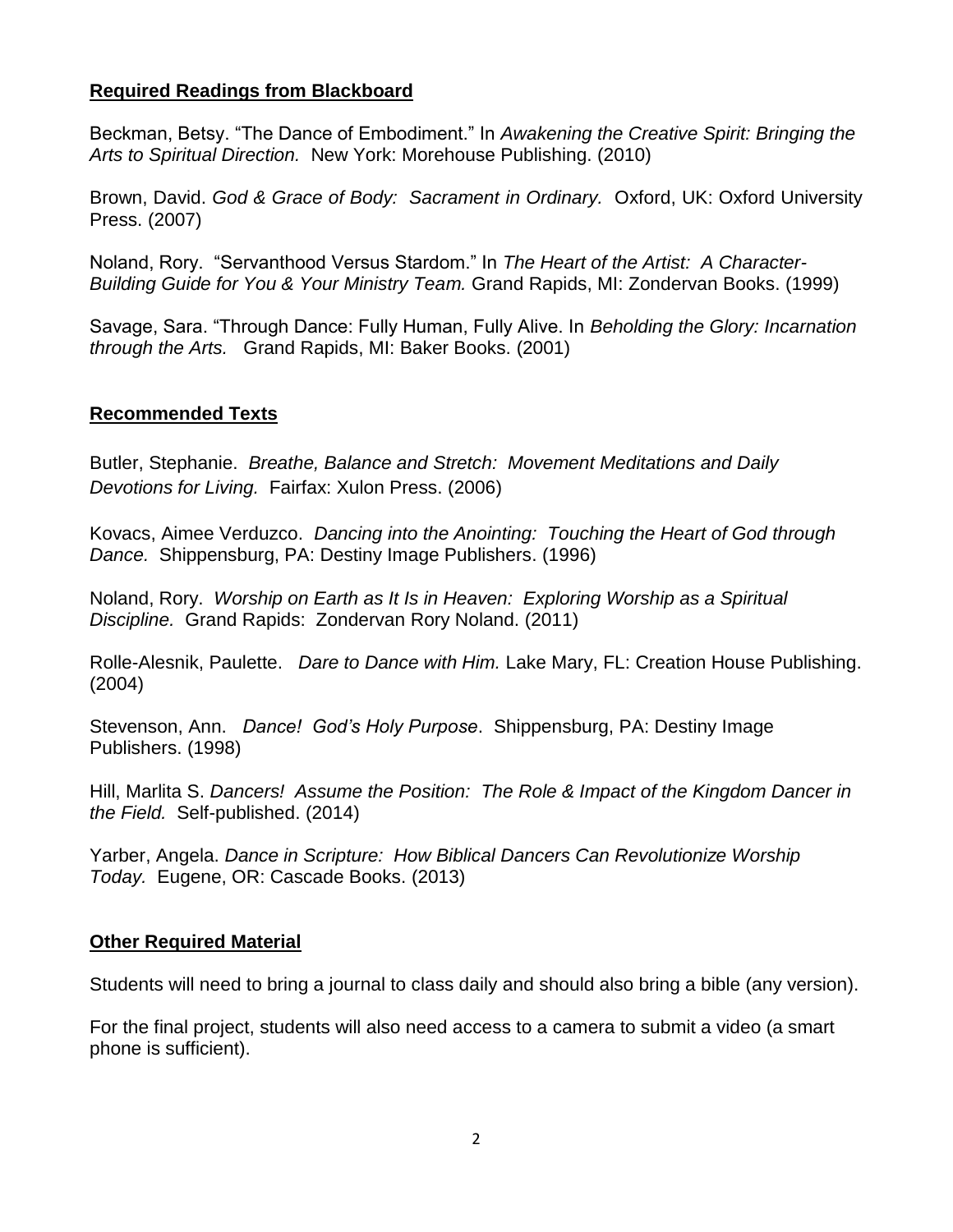## **CLASS SCHEDULE**

#### **Monday, June 13**

### Introductions:

Who are you and why are you here? What does it mean to be called? How do you respond to your call? What is the relationship between a calling and liturgical dance? **READING ASSIGMENT – Butler, pp. 25-36; 77-88 (Chapters 1 & 5); Journal any thoughts or insights & be prepared to discuss in class.**

### **Tuesday, June 14**

The Relationship Between Oneself, The Call and Liturgical Dance;

**READING ASSIGMENT – Adams, pp. 15-32 (Chapter 2); Butler pp. 47-57 (Chapter 3); Journal any thoughts or insights and be prepared to discuss in class.** 

### **Wednesday, June 15**

History of Sacred Dance; Purpose of Liturgical Dance; The Discipline of Dance **READING ASSIGNMENT – Butler pp. 89-117 (Chapter 6); Journal any thoughts or insights and be prepared to discuss in class.**

#### **Thursday, June 16**

The Ministry of Discipline and Discipleship

**READING ASSIGMENT – Foster, read Introduction and chapters on Meditation and Prayer; Journal any thoughts or insights and be prepared to discuss in class.** 

### **Friday, June 17**

The Ministry of Discipline and Discipleship/Movement

**IN CLASS READING ASSIGMENT –** Foster; read Chapters on Prayer and Fasting **WEEKEND READING ASSIGNMENT –** Noland (Blackboard Reading)

#### **Monday, June 20**

Ministry vs. Volunteerism in Dance/Movement

**READING ASSIGMENT - Beckman Reading (Blackboard); Savage Reading (Blackboard); Journal any thoughts or insights and be prepared to discuss in class.** 

### **Tuesday, June 21**

The Role of Embodied Theology in Dance/Movement

**READING ASSIGMENT: Adams, pp. 35-79 (Chapters 3, 4 & 5); Journal any thoughts or insights & be prepared to discuss in class.** 

### **Wednesday, June 22**

The Integration of Dance, Worship and Scripture/Movement **READING ASSIGMENT –Butler, pp. 119-145 (Chapters 7 & 8); Journal any thoughts or insights & be prepared to discuss in class.**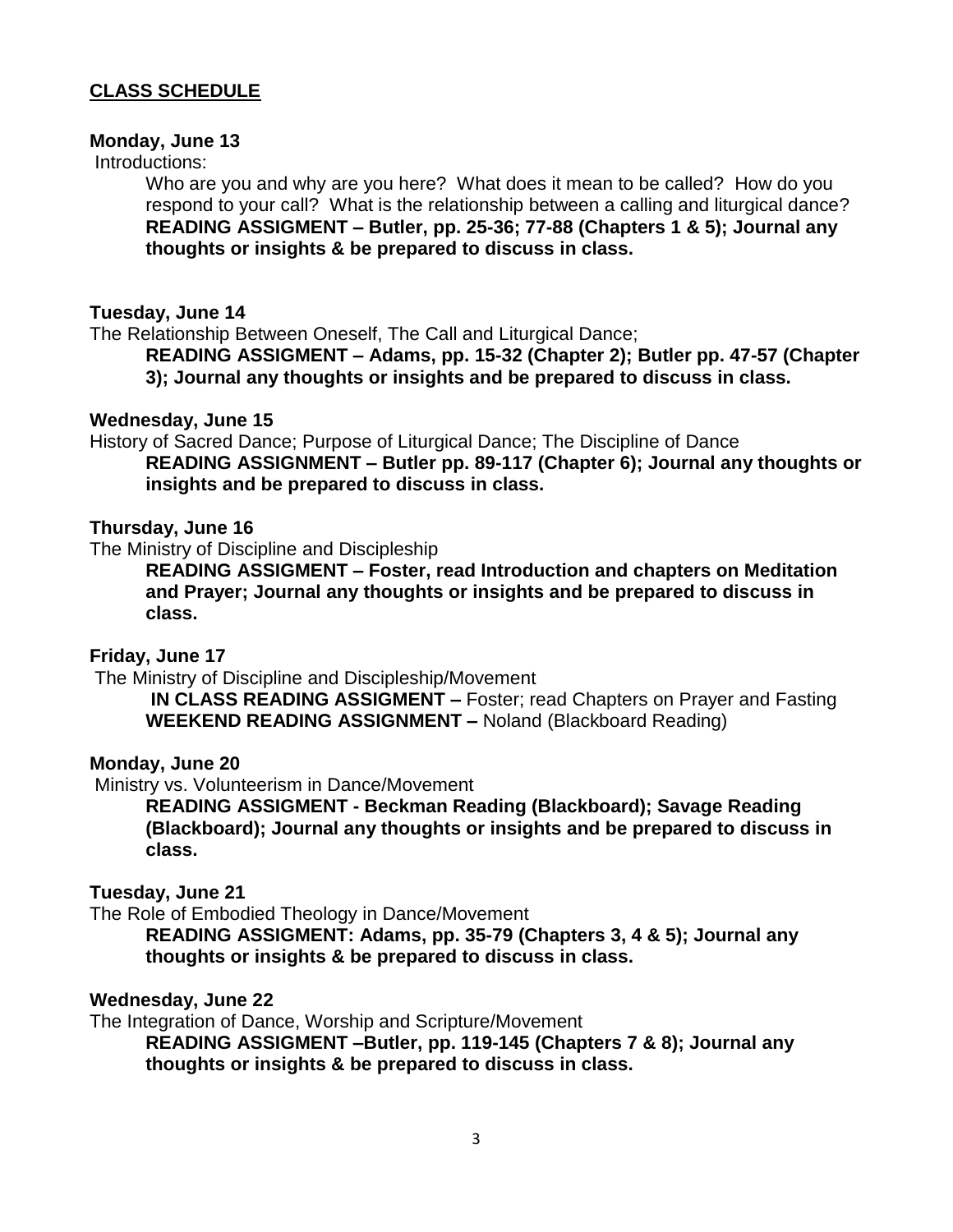## **Thursday, June 23**

The Integration of Dance, Worship and Calling/Movement **READING ASSIGNMENT – Brown Reading (Blackboard); Journal any thoughts or insights & be prepared to discuss in class.**

### **Friday, June 24**

Movement in other Cultures/Movement

## **COURSE REQUIREMENTS**

## **Graded Activities/Assignments**

| Daily Attendance     | 30% |
|----------------------|-----|
| Class participation  | 20% |
| Reflection Paper (2) | 10% |
| <b>Final Project</b> | 40% |

## **Attendance and Participation**

To meet the learning objectives of this course, attendance and participation is required. Due to the intensive nature of this two week course, an absence may put a student's grade in jeopardy. Students should prepare daily for class discussions by fulfilling all reading assignments, sharing insights, and participating in movement exercises. *Students should dress comfortably for this course.* 

## **Reflection Papers**

Two short reflection papers are due in this course. The first one is due on the first day of class; the second is due on Monday, June 20, 2016. Greater details about the essays are provided below:

## **Reflection Paper #1** *(Due by the first day of class, Monday June 13, 2016)*

Students will prepare a 500 word (about 1 ½ pages) reflection paper answering the following questions:

- 1. How do you define liturgical dance?
- 2. Do you think it is an important component of worship? Why or why not?
- 3. How is liturgical dance received in your particular church context? Does it make a difference in the worship service, meaning, do you notice *something different* after a presentation? As an observer, how does it make you feel?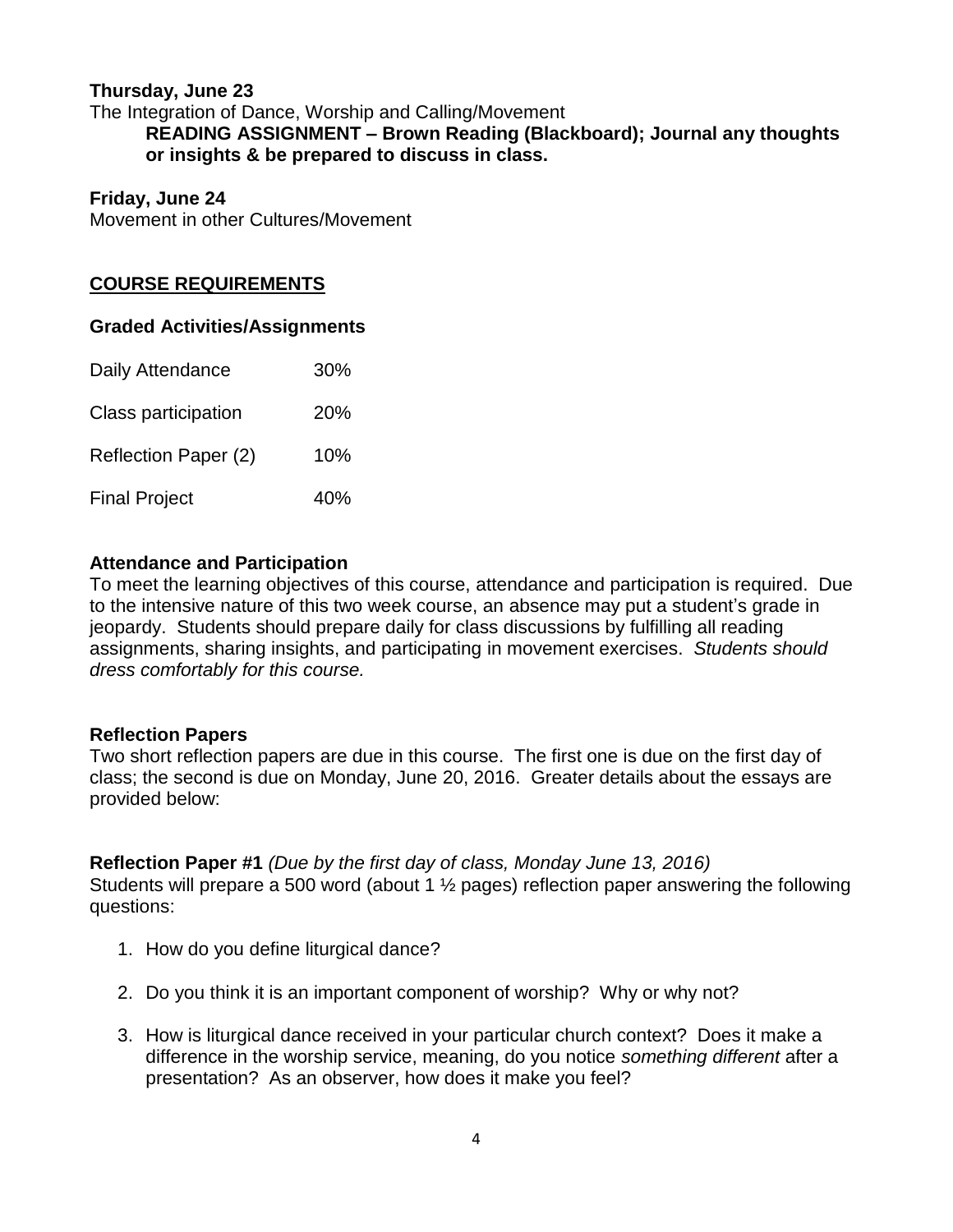# **Reflection Paper #2** *(Due on Monday, June 20, 2016)*

Students will prepare a 500 word (about 1 ½ pages) reflection to answer the following questions:

- 1. Where are you now?
- 2. What are your thoughts on liturgical dance thus far? What new insights, if any, have you gained on liturgical dance, your call to ministry, etc.?

# **Final Project** *(Due by Monday, July 25, 2016)*

The final assignment for this course is twofold:

- 1. Students will craft a dance (about 2 5 minutes) utilizing the material discussed in class throughout the week. This is to be recorded and sent to the instructor. This dance can either:
	- a. Be a creative piece that will be used during private devotional time; OR
	- b. Be a creative piece for a public presentation.
- 2. Students will provide a detailed outline of the creative process for the piece. This should be at a minimum of 8 pages (not to exceed 15) and to include the following:
	- a. A brief exegesis of the foundational scripture for the dance.
	- b. Spiritual discipline(s) discussed in class which have inspired this piece.
	- c. Music (if any) articulate why the piece of music was chosen.
	- d. Additional discoveries made through readings from the week.
	- e. If the dance is to be shared within a public space, where will it be ministered (i.e., church worship service, community event, etc.). If the piece is part of a church worship service, where in the service would it be ministered? In what ways was the dance transformative?
	- f. If the dance is created for private devotional time, in what ways was it transformative?

# **Grading Scale:**

- 93-100 = A (Excellent/Outstanding)
- 90-92 = A- (Excellent/Outstanding)
- $88-89 = B+$  (Very Good)
- $83-87 = B$  (Good)
- $80-82 = B (Adequate)$
- $78-79 = C + (Adequate)$
- $73-77 = C$  (Adequate)
- $70-72 = C -$  (Substandard)

## **Course Policies**

- 1. Students are expected to use their Wesley Seminary email as opposed to a personal email address.
- 2. Students are expected to keep instructor informed of class related problems, or problems that may present the student from full participation.
- 3. Students are expected to observe course etiquette at all times.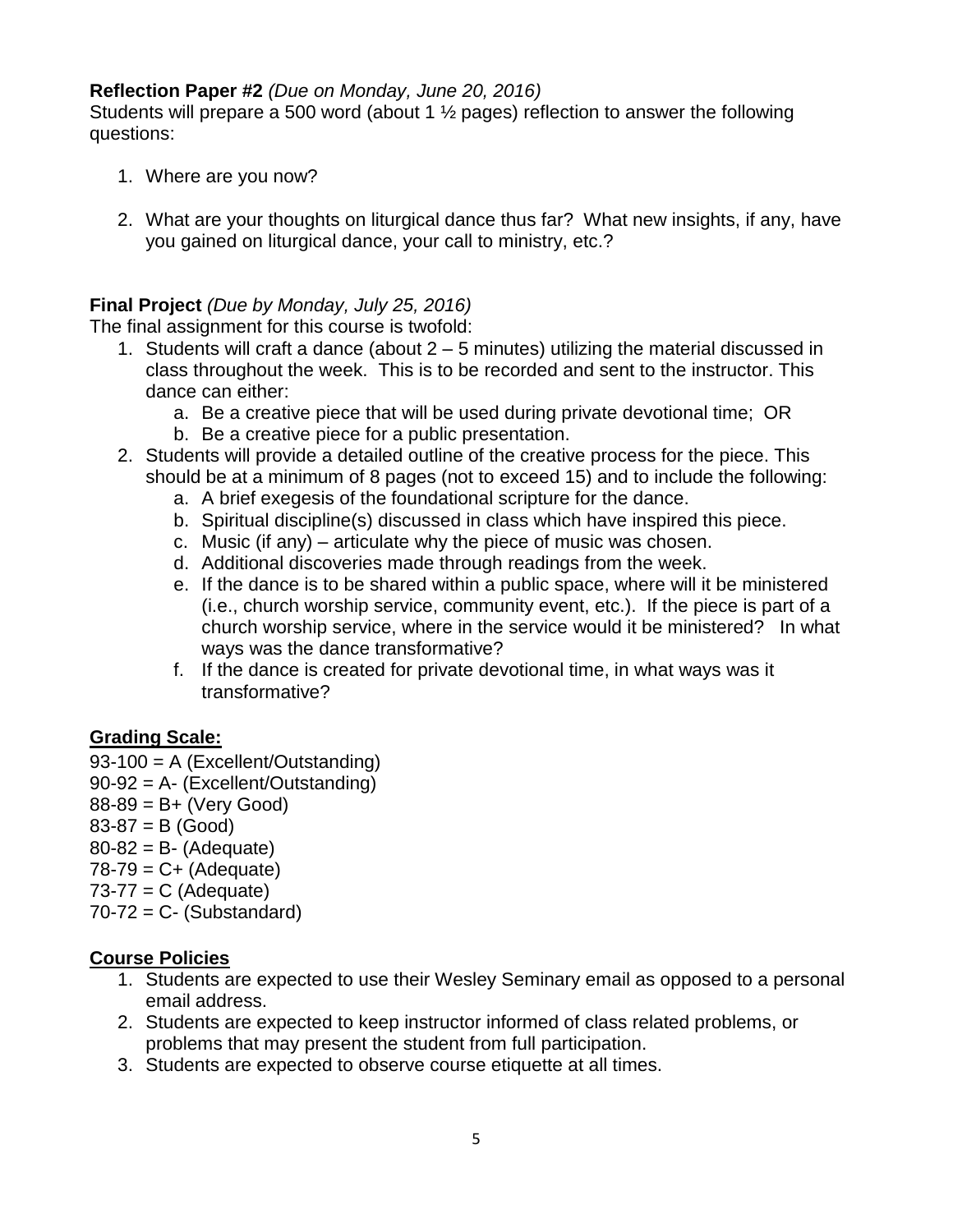## **Inclusive Language Policy**

Bearing in mind that language reflects, reinforces, and creates social realities, the Seminary expects class conversations and written work to employ language that respects the equal dignity and worth of all human beings. In particular, linguistic sexism and racism are to be avoided (from Student Handbook).

## **Students with Disabilities**

If you have a physical, psychological, medical or learning disability and might require accommodations in this course, please contact the Associate Dean for Community Life, Dr. Asa Lee (202-885-8614; [alee@wesleyseminary.edu\)](mailto:alee@wesleyseminary.edu) *before* the class begins regarding Wesley's policies and procedures for documenting and accommodating disabilities. The Seminary allows accommodations only through this policy.

## **Academic Honesty and Integrity**

Wesley Theological Seminary considers plagiarism as a serious offense which will result in substantial penalties, including the possibility of academic dismissal. Students are expected to comply with all standards for academic honesty and integrity, both of the Seminary and of the classes in which students are enrolled. The Seminary regards the following as forms of plagiarism or academic dishonesty:

- copying from another student's work;
- giving or receiving unauthorized assistance to or from another student during an examination;
- using unauthorized material during an examination;
- presenting as one's own (i.e., without proper attribution) the composition or ideas of another;
- copying material from any sources, whether printed or online.

All work submitted must be the work of the student submitting. Work from other sources must be thoroughly paraphrased or indicated as a direct quotation. In either case, the source of the material must be cited. Students are referred to the most current edition of Kate Turabian's *Manual for Writers of Research Papers* for instructions on source citations.

Furthermore, the mutilation, defacement or stealing of library materials are considered forms of academic dishonesty and a violation of the Seminary's *Covenant of Professional Ethics and Behavior* (see "Use of Property"), and are also subject to disciplinary action.

In questions of academic dishonesty, the professor will report the circumstances of the case to the Dean. In first instances of proven plagiarism or dishonesty, the student will receive a "Fail" grade for the course. Second instances will result in automatic separation from the Seminary. Please see the Wesley Theological Seminary Catalog for further details.